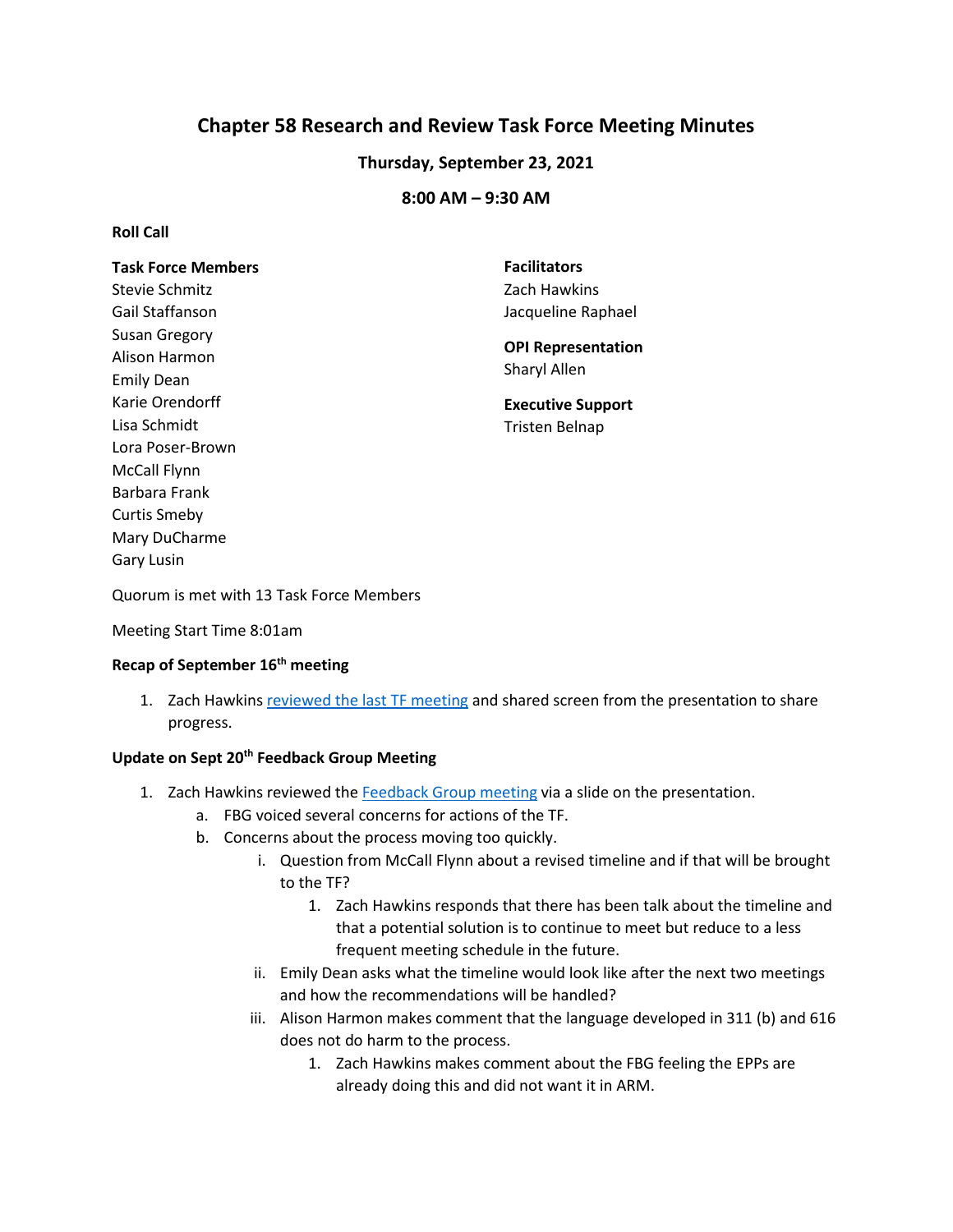#### **Revisit Timeline**

- 1. Zach Hawkins presents a [possible timeline for going forward](https://docs.google.com/presentation/d/19t9Yz6RyoUNsSMSvMiAu_HVDFHC8jcf-/edit?usp=sharing&ouid=103980653118195900680&rtpof=true&sd=true) via the presentation.
	- a. McCall Flynn voices concern about not presenting all changes to Ch58 at one time to CSPAC
		- i. There is support in the TF for waiting to present to CSPAC until all recommendations are completed.
	- b. Gary Lusin makes comment to ensure quorum is met for the October  $7<sup>th</sup>$  meeting.

#### **Discussion of Proposed Changes to Sections 311-15**

- 1. Jacqueline presents the [ARM tracker with the recommendations for CAEP alignment.](https://docs.google.com/spreadsheets/d/1EtHSL7juIWfxtheJzNZoD7wt_Q1HnhtC/edit?usp=sharing&ouid=103980653118195900680&rtpof=true&sd=true)
- 2. TF takes a moment to review 10.58.311 changes.

(1) The provider ensures that candidates:

(a) demonstrate-develop a deep an understanding of the critical concepts and principles of their discipline and are able to use discipline-specific practices flexibly to advance the learning of all P-12 students toward attainment of college- and careerreadiness standards; and facilitates candidates' reflection of their personal biases to increase their understanding and practice of equity, diversity, and inclusion. The provider is intentional in the development of their curriculum and clinical experiences for candidates to demonstrate their ability to effectively work with diverse P-12 students and their families.

(b) apply their knowledge of the learner and learning at the appropriate progression levels. Evidence provided should demonstrate that candidates are able to apply critical concepts and principles of learner development, learning differences, and creating safe and supportive learning environments in order to work effectively with diverse P-12 students and their families.

[\(c\)](https://rules.mt.gov/gateway/ruleno.asp?RN=10.58.501) [demonstrate an understanding of the 11 Montana teaching standards \(ARM](https://rules.mt.gov/gateway/ruleno.asp?RN=10.58.501) 10.58.501) within the categories "the learner [and learning," "content," "instructional practice," and "professional responsibility;" a](https://rules.mt.gov/gateway/ruleno.asp?RN=10.58.501)pply their knowledge of content at the appropriate progression levels. Evidence provided demonstrates candidates know central concepts of their content area and are able to apply the content in developing equitable and inclusive learning experiences for diverse P-12 students. Outcome data can be provided from a Specialized Professional Associations (SPA) process, a state review process, or an evidence review of Standard 1 [legal to support cross reference to accreditation standard]

(d) use research and evidence to develop an understanding of the teaching profession and use both to measure their P-12 students' progress and their own professional practice; apply their knowledge of InTASC standards relating to instructional practice at the appropriate progression levels. Evidence demonstrates how candidates are able to assess, plan for instruction, and utilize a variety of instructional strategies to provide equitable and inclusive learning experiences for diverse P-12 students. Providers ensure candidates model and apply national or state approved technology standards to engage and improve learning for all students.

(e) apply content and pedagogical knowledge as reflected in outcome assessments in response to standards of professional and national or other accrediting bodies; their knowledge of professional responsibility at the appropriate progression levels. Evidence provided should demonstrate candidates engage in professional learning, act ethically, take responsibility for student learning, and collaborate with others to work effectively with diverse P-12 students and their families.

(f) demonstrate skills and commitment that afford all P-12 students access to rigorous college- and career-ready standards; and

 $(g)$  integrate technology in the design, implementation, and assessment of learning experiences to engage P-12 students, improve learning, and enrich professional practice.

- i. Emily Dean asks question about what standard 1 is in 10.58.311 (c)
	- 1. Group concurs that cross referencing needs to be put in place which is something OPI legal will handle.
- b. Opportunity for public comment before the vote
- c. TF votes on suggested changes to 10.58.311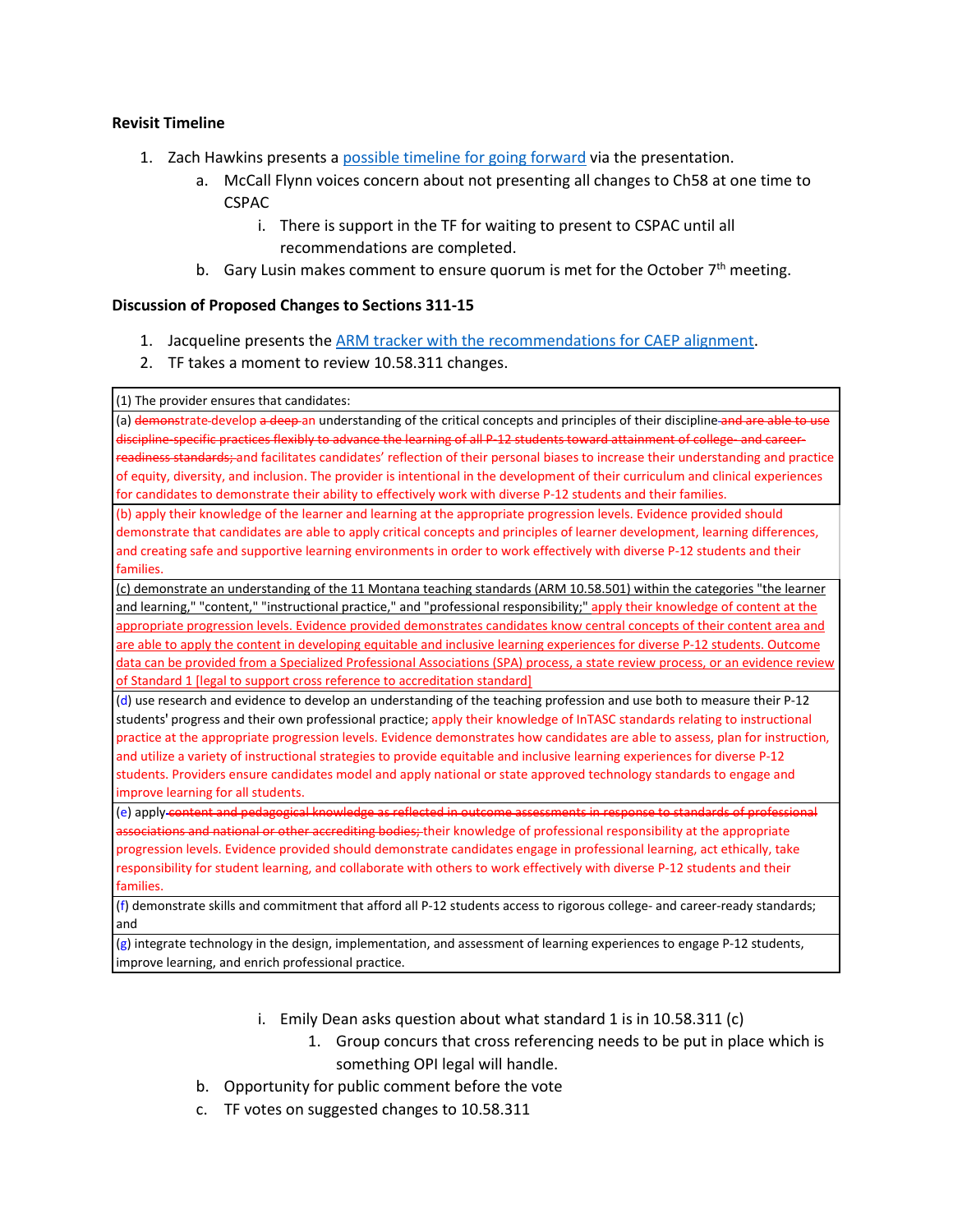- i. Emily Dean yes
- ii. Curtis Smeby Yes
- iii. Susan Gregory Yes
- iv. Allison Harmon Yes
- v. McCall Flynn Yes
- vi. Gail Staffanson Yes
- d. Vote passes unanimously with 12 TF votes
- 3. TF takes a moment to review 10.58.312 suggested changes
- vii. Barbara Frank Yes
- viii. Karie Orenforff Yes
- ix. Mary DuCharme Yes
- x. Gary Lusin Yes
- xi. Lisa Schmidt Yes
- xii. Stevie Schmitz Yes
- (1) The provider: (a) ensures that effective partnerships and high-quality clinical practice are central to candidate preparation. These experiences should be designed to develop candidates' so that candidates develop the knowledge, skills, and professional dispositions necessary to demonstrate positive impact on diverse all P-12 students' learning and development. High quality

clinical practice offers candidates experiences in different settings and modalities, as well as with diverse P-12 students, schools, families, and communities. Partners share responsibility to identify and address real problems of practice candidates experience in their engagement with P-12 students.

(b) ensures that partners co-constructs mutually beneficial P-12 school and community arrangements, including technologybased collaborations for clinical preparation and share responsibility for continuous improvement of candidate preparation. Partnerships for clinical preparation can follow a range of forms, participants, and functions. They establish mutually agreeable expectations for candidate entry, preparation, and exit; ensure that theory and practice are linked; maintain coherence across clinical and academic components of preparation; and share accountability for candidate outcomes; to the extent possible, providers and school partners co-construct opportunities for students to student teach in the district and school of their choice, including through recruitment and retention programs adopted by school districts, in accordance with statewide agreements among providers;

(c) ensures that partners co-select, prepare, evaluate, and support<del>, and retain</del> high-quality clinical educators, both providerand school-based, who demonstrate a positive impact on candidates' development and diverse P-12 student learning and development. In collaboration with their partners, the provider uses multiple indicators and appropriate technology-based applications to establish, maintain, and refine criteria for selection, professional development, performance evaluation, continuous improvement, and retention of clinical educators in all clinical placement settings; and

(d) works with partners to design and implement [clinical experiences, utilizing various modalities,](https://rules.mt.gov/gateway/ruleno.asp?RN=10.58.311) of sufficient depth, breadth, [diversity, coherence, and duration to ensure that candidates demonstrate their developing effectiveness and positive impact](https://rules.mt.gov/gateway/ruleno.asp?RN=10.58.311)  on diverse P-12 students' learning and development. Clinical experiences, including technology-enhanced learning **ppoortunities**, are structured to have multiple performance-based assessments at key points within the program to demonstrate candidates' [development of the knowledge, skills, and professional dispositions, as delineated in ARM](https://rules.mt.gov/gateway/ruleno.asp?RN=10.58.311) 10.58.311.

#### i. No TF comment

- b. Opportunity for public comment, no comment given
- c. TF votes on suggested changes to 10.58.312
	- i. Stevie Schmitz Yes
	- ii. Gail Staffanson Yes
	- iii. Gary Lusin Yes
	- iv. Lisa Schmidt Yes
	- v. Curtis Smeby Yes
	- vi. Susan Gregory Yes
- d. Vote passes unanimously with 12 TF votes
- 4. TF takes a moment to review 10.58.313 suggested changes
- vii. McCall Flynn Yes
- viii. Barbara Frank Yes
- ix. Karie Orendorff Yes
- x. Emily Dean Yes
- xi. Allison Harmon Yes
- xii. Mary DuCharme Yes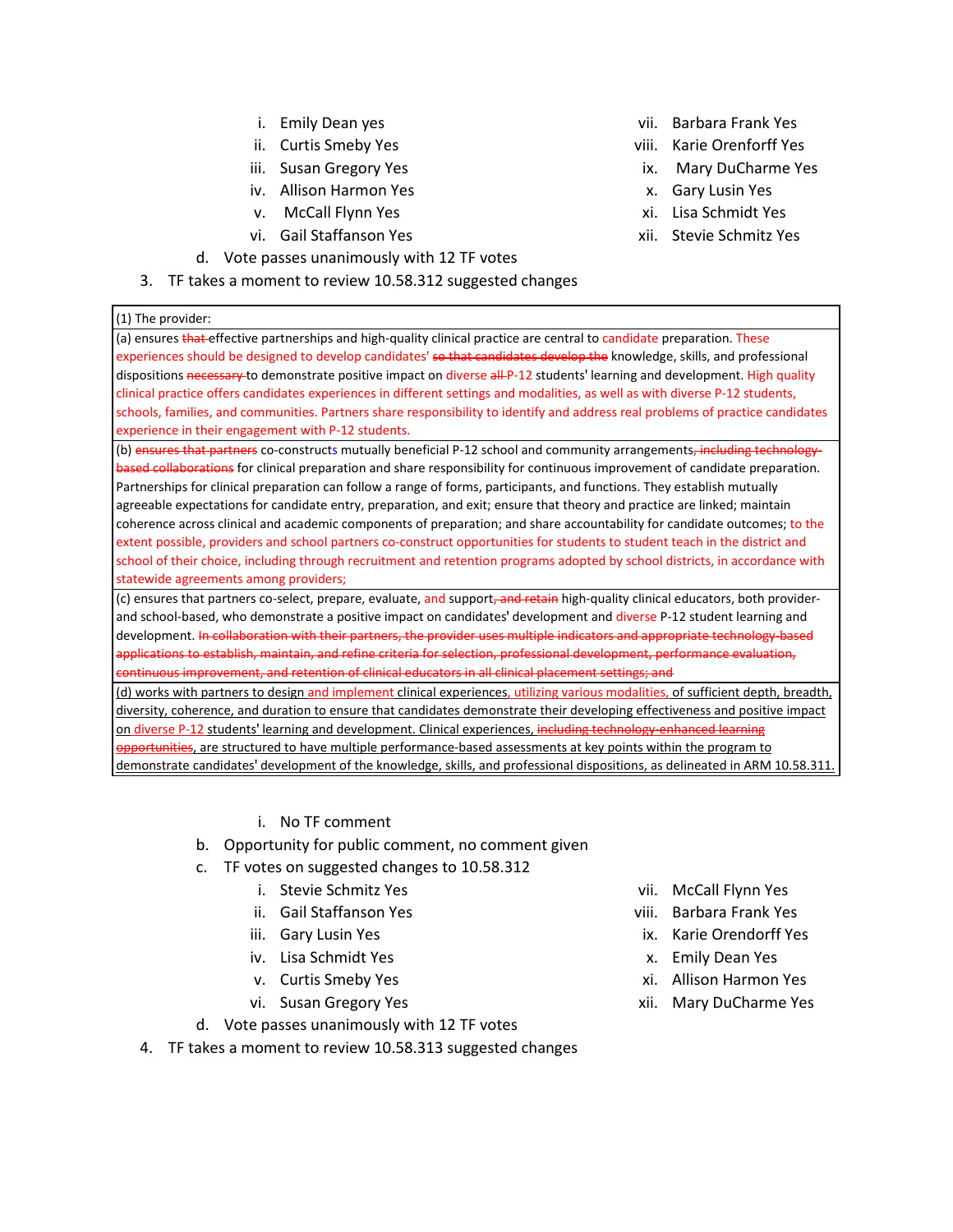(1) The provider:

(a) demonstrates that the development of candidate quality of candidates is a continuing and purposeful part of its responsibility from recruitment, at admission, through the progression of courses and clinical experiences, and to decisions that completers are prepared to teach effectively and are recommended for licensure; is the goal of educator preparation and that the EPP provides supports services (such as advising, remediation, and mentoring) in all phases of the program so candidates will be successful.

(b) presents plans and goals to recruit and support completion of high-quality initial candidates from a broad range of backgrounds and diverse populations to accomplish its mission: demonstrates efforts to know and address local, state, regional, or national needs for hard-to-staff schools and shortage fields. The goals and evidence should address progress towards a candidate pool which reflects the diversity of Montana's P-12 students.

(i) admitted candidates reflect the diversity of Montana's P-12 students; and

(ii) the provider demonstrates efforts to know and address local, community, tribal, Montana, national, or regional needs for hard-to-staff schools and current shortage fields;

(c) has a system for effectively maintaining records of candidate complaints, including complaints made to CAEP, and

documents the resolution; sets admissions requirements, including the CAEP minimum GPA of 3.0 of the average grade point average of its accepted cohort of candidates, gathers data to monitor the applicants and selected pool of candidates and designs the selection to completion policy that includes multiple assessment measures to determine admission, continuation in, and completion of programs, including:

(i) data points that are reliable and valid predictors of candidate success and demonstrate that the standard for high academic achievement and ability is met through multiple evaluations and sources of evidence; and

MOVE TO 315: (ii) data that is regularly and systematically compiled, summarized, and analyzed to improve the applicant pool, and candidate performance, program quality, and unit operations;

(d) establishes and monitors attributes and dispositions beyond academic ability that candidates must demonstrate at admissions and during the program, including selecting criteria, describing the measures used and evidence of the reliability and validity of those measures, [MOVE TO 314: and reporting data that show how the academic and nonacademic factors predict candidate performance in the program and effective teaching;]

(e) creates criteria for program progression and monitors candidates' advancement from admissions through completion; ensures candidates demonstrate the ability to teach to college- and career-ready standards; and presents multiple forms of evidence to indicate candidates' developing content knowledge, pedagogical content knowledge, pedagogical skills, and the integration of technology in all of these domains;

MOVE TO 314: (f) prior to recommending any completing candidate for licensure, documents that the candidate has reached a high standard for content knowledge in the fields where licensure is sought and can teach effectively with positive impacts on P-12 student learning and development; and

(g) prior to recommending any completing candidate for licensure, documents that the candidate understands the expectations of the profession, including codes of ethics, professional standards of practice, and relevant laws and policies.

- i. Note made by Jacqueline that sections that are proposed to move subchapters will no longer be in 313.
- ii. Emily Dean makes comment about 10.58.313 (b) replace America's P-12 students to Montana's P-12 students.
	- 1. TF supports this change.
- b. Opportunity for public comment, no comment given.
- c. TF Votes on suggested changes to 10.58.313
	- i. Stevie Schmitz Yes
	- ii. Emily Dean Yes
	- iii. Mary DuCharme yes
	- iv. Curtis Smeby Yes
	- v. Susan Gregory Yes
	- vi. McCall Flynn Yes
- d. Vote passes unanimously with 12 TF votes
- 5. TF takes a moment to review 10.58.314 suggested changes
- vii. Gail Staffanson Yes
- viii. Barbara Frank Yes
- ix. Karie Orendorff Yes
- x. Gary Lusin Yes
- xi. Lisa Schmidt Yes
- xii. Allison Harmon Yes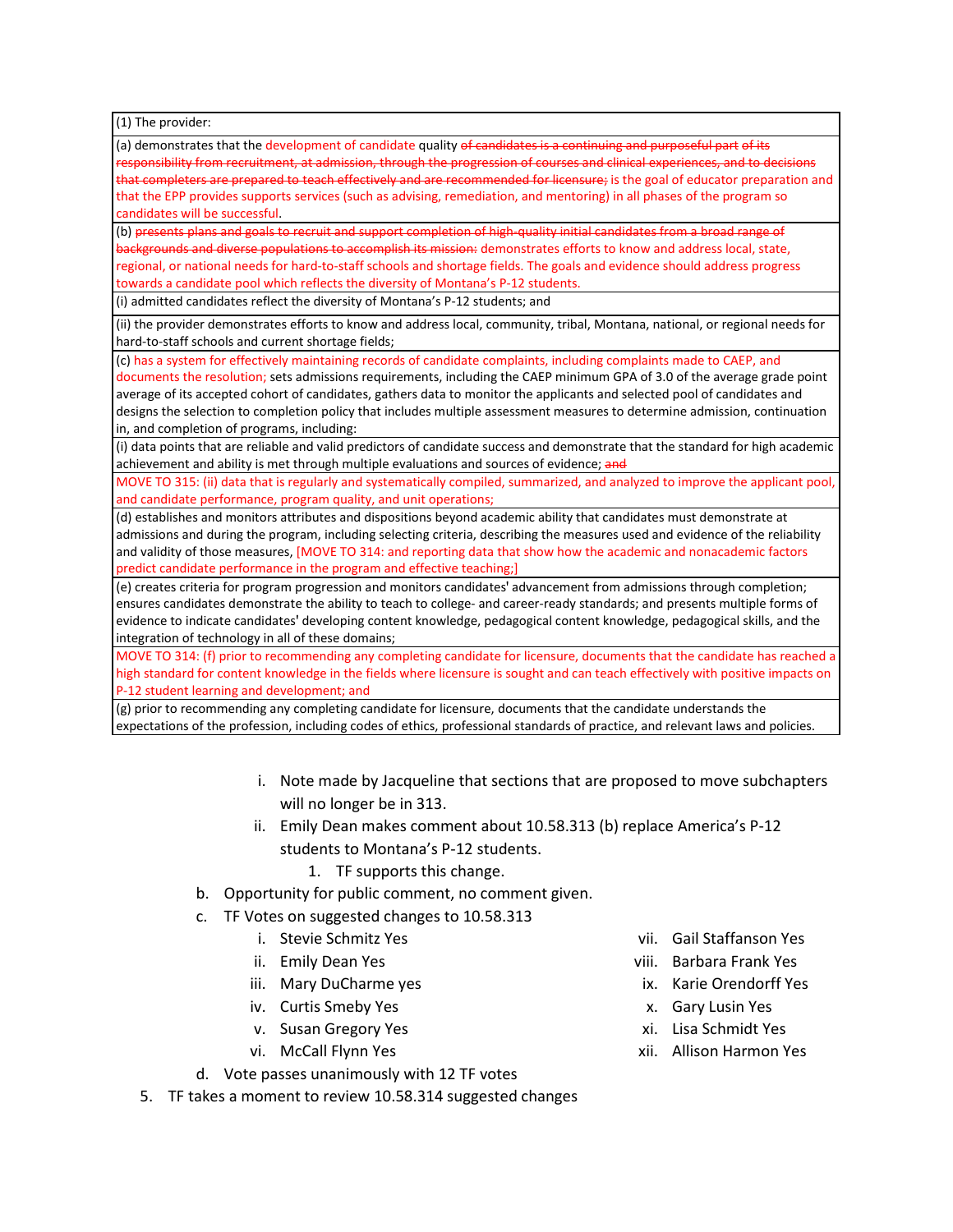(1) The provider:

(1) The provider:

(a) demonstrates the effectiveness impact of its completers completers' instruction on P-12 student learning and development<del>, classroom instruction, and schools, </del>and completer and employer the satisfaction of its completers with the relevance and effectiveness of their-preparation;

(b) documents impact on P-12 student learning and development using state-supported P-12 data and other measures e<del>mployed by the provider, including employer surveys and program completer surveys; demonstrates that program</del> completers effectively contribute to P-12 student learning growth using state-supported P-12 data including employer and program completer surveys;

(c) demonstrates, through structured and validated observation instruments and (surveys, interviews, etc.) that which program completers effectively apply the professional knowledge, skills, and dispositions as delineated described in ARM [10.58.501;](https://rules.mt.gov/gateway/ruleno.asp?RN=10.58.501)

(d) demonstrates that employers -using measures that result in valid and reliable data that employers are satisfied with the program completers' preparation for their assigned-responsibilities in working with P-12 students; and

(e) demonstrates that program completers, using measures that result in valid and reliable data, that program perceive their preparation as relevant to the responsibilities they confront on the job and that the preparation was effective.

- i. Note made to remember section will be included from 313 as suggested
- ii. No comment from TF, no objection to taking a vote.
- b. Opportunity for public comment, no comment given
- c. TF votes on suggested changes to 10.58.314
	- i. Curtis Smeby Yes
	- ii. Susan Gregory Yes
	- iii. Allison Harmon Yes
	- iv. Stevie Schmitz Yes
	- v. McCall Flynn Yes
	- vi. Mary DuCharme Yes
- d. Vote passes unanimously with 12 TF votes
- 6. TF takes a moment to review 10.58.315 suggested changes
- vii. Gail Staffanson Yes
- viii. Emily Dean Yes
- ix. Barbara Frank Yes
- x. Karie Orendorff Yes
- xi. Gary Lusin Yes
- xii. Lisa Schmidt Yes

| (a) maintains a quality assurance system comprised that consists of valid data from multiple measures, including evidence of<br>candidates' and completers' positive impact on P 12 student learning and development; and supports continuous |
|-----------------------------------------------------------------------------------------------------------------------------------------------------------------------------------------------------------------------------------------------|
|                                                                                                                                                                                                                                               |
| improvement that is sustained and evidence-based and that evaluates the effectiveness of its completers; . The system is                                                                                                                      |
| developed and maintained with input from internal and external stakeholders.and The provider uses the results of inquiry and                                                                                                                  |
| data collection to establish priorities, enhance program elements and capacity, and test-highlight innovations to improve                                                                                                                     |
| completers' impact on P-12 student learning and development;                                                                                                                                                                                  |
| (b) develops a <del>quality f</del> unctioning assurance system comprised of multiple measures that can monitor candidate progress,                                                                                                           |
| completer achievements, and provider operational effectiveness. The provider documents the process of data entry, how data                                                                                                                    |
| are reported and used in decision making to make programmatic improvement;                                                                                                                                                                    |
| (c) ensures that its the quality assurance system relies on relevant, verifiable, representative, cumulative, and actionable                                                                                                                  |
|                                                                                                                                                                                                                                               |

measures <del>data that are relevant, verifiable, representative, and cumulative; provides specific guidance for improvement; and</del> **Produces empirical evidence that to ensure** interpretations of data are valid and consistent;

(d) regularly and systematically assesses program performance against its goals and relevant standards, tracks monitors results over time, tests innovations and the effects of selection criteria on subsequent progress and completion, and uses results to improve program elements and processes;

(e) ensures that measures of program completer impact on P-12 learning and development are based on established best practices, summarized, analyzed, shared widely, and acted upon in decision making related to programs, resource allocation, and future direction; and

(f) assures that appropriate relevant internal (e.g., EPP administrators, faculty, staff, candidates) and external (e.g., alumni, practitioners, school and community partners, employers stakeholders<del>, including alumni, employers, practitioner</del>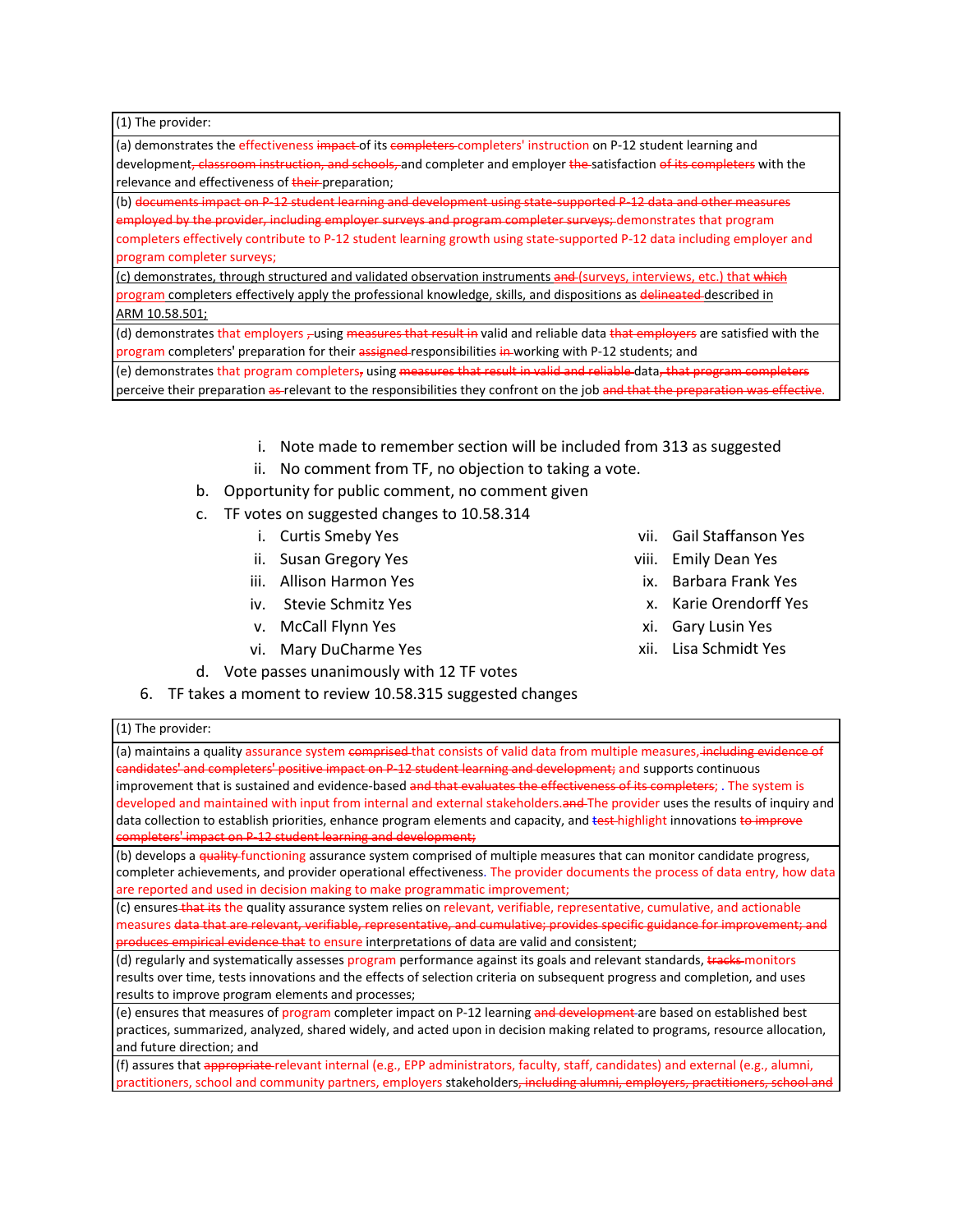others defined by the provider, are involved engaged in program design, evaluation, and continuous innovative improvement processes and identification of models of excellence.

- i. Note made to remember section will be included from 313 as suggested
- ii. Note made that new sections are included to align with standards
- iii. Mary DuCharme makes comment regarding a grammatical issue
- iv. Mary DuCharme makes comment asks for clarification about completer achievements in 315 (b)
	- 1. Ann Ewbank from the public explains what completer achievements are.
- b. Opportunity for public comment, no comment given.
- c. TF votes on suggested changes to 10.58.315
	- i. Curtis Smeby Yes
	- ii. Allison Harmon Yes
	- iii. Gary Lusin Yes
	- iv. Mary DuCharme Yes
	- v. Lisa Schmidt Yes
	- vi. Karie Orendorff Yes
- d. Vote passes unanimously with 11 TF votes.
- 7. TF looks at new standard recommendations
	- a. Emily Dean asks to clarify why these sections are being included here
		- i. Stevie Schmitz clarifies that they should be included in the 600 and 700 subchapters.
		- ii. Jacqueline Raphael commits to making that change after this meeting.

#### **Review and Discussion of Proposed changes to section 501**

- 1. TF reviews edited recommendation to 10.58.501 (g)
	- a. (g) Plan and implement evidence-based practices that support the diverse academic and social, emotional, and behavioral needs of all students plan and implement individualized instruction that supports students of all cognitive abilities in meeting rigorous learning goals by drawing upon knowledge of content areas, curriculum, cross-disciplinary skills, and pedagogy, as well as knowledge of learners and the community context;
	- b. No comment from TF, no objection to taking a vote.
	- c. Opportunity for public comment, no comment given
	- d. TF votes on revised suggest
		- i. Emily Dean yes
		- ii. Stevie Schmitz yes
		- iii. Karie Orendorff Yes
		- iv. Mary DuCharme yes
		- v. Curtis Smeby Yes
- vi. Allison Harmon Yes vii. Susan Gregory Yes
- viii. Gail Staffanson Yes
- ix. Gary Lusin Yes
- x. Lisa Schmidt Yes
- e. Vote passes unanimously with 10 TF votes 2. Stevie Schmitz explains [document shared which summaries standards.](https://docs.google.com/document/d/1xIPMGBX44cgAV3c9tFUX3D5SFJMNhJMH/edit?usp=sharing&ouid=103980653118195900680&rtpof=true&sd=true)
- 3. Stevie Schmitz explains changes made to the [comparison chart](https://docs.google.com/document/d/1vqobaIf-OF9OFN1V2F_xUDRj0O_VwfcL/edit?usp=sharing&ouid=103980653118195900680&rtpof=true&sd=true) highlighted in yellow are additional changes.
- vii. Stevie Schmitz Yes
- viii. Emily Dean Yes
- ix. Gail Staffanson Yes
- x. McCall Flynn Yes
- xi. Susan Gregory Yes